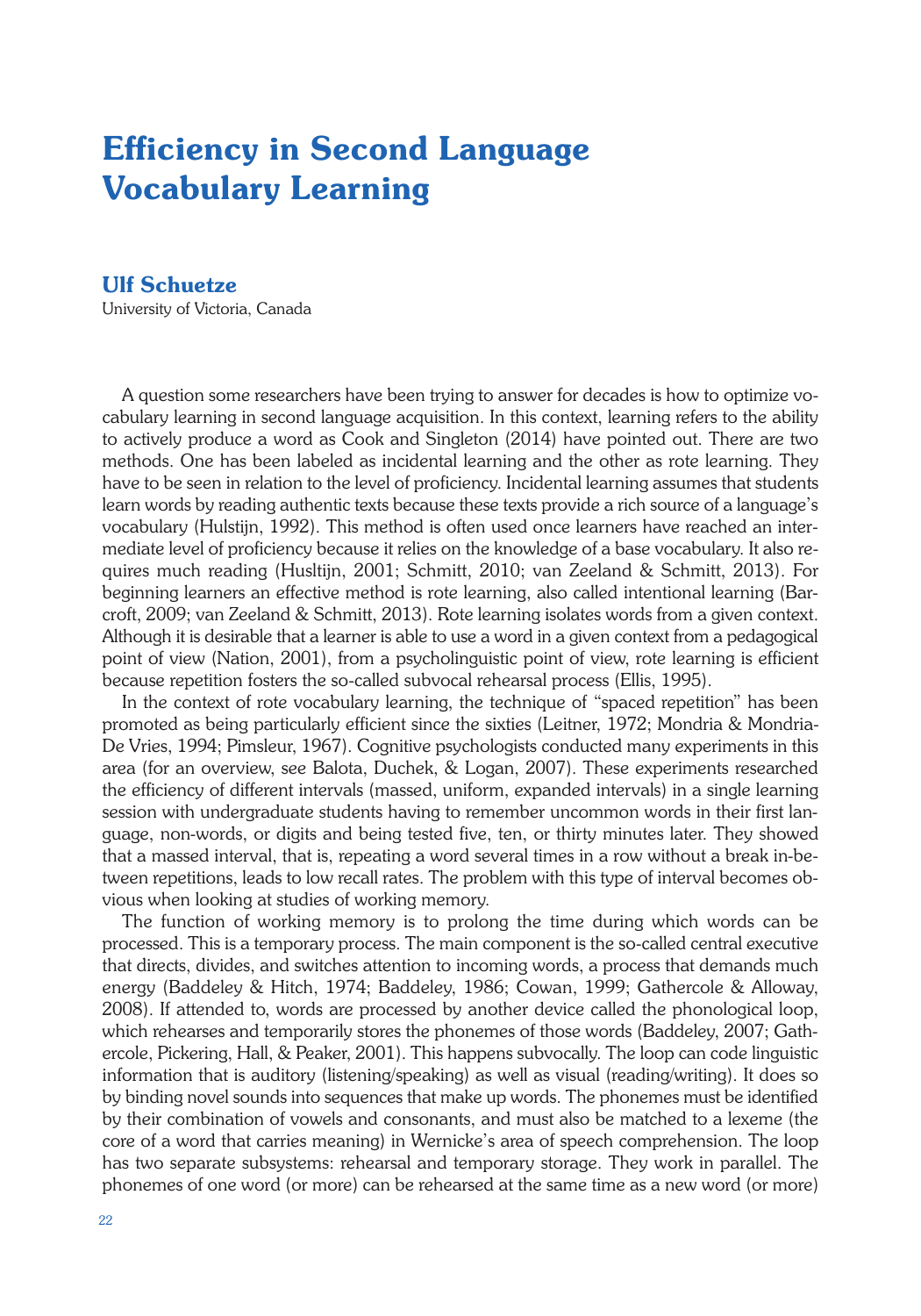arrives. If the phonemes are not identified right away, they can be parked in the storage subsystem. If they are identified but cannot be matched to a lexeme in Wernicke's area, they can go back to the loop and be parked again. If many words are rehearsed, need to go back, or come in simultaneously, they compete for attention as they are matched. If a word does not get the attention, it falls out of the loop. The loop can hold information for a couple of minutes (Baddeley, 2007). After each rehearsal there needs to be a pause or a distraction in order to stop the process and start a new process when the word is repeated. Therefore, uniform and expanded intervals that incorporate such pauses or distractions are more efficient and lead to higher recall rates (Cull, 2000; Carpenter & DeLosh, 2005; Landauer & Bjork, 1978).

Nation (2009) and Schmitt (2010) point out that although not much research using this technique was carried out in the discipline of second language acquisition, the findings were applied to second language vocabulary learning by creating flashcards. The earliest examples of these are Pimsleur's approach (1967) and Leitner's (1972) *Lernkartei*. These flashcards assist undergraduate students taking courses such as Beginning German to face the challenge of learning and remembering many new words in a short period of time. Most of the many flashcard apps that are available these days, either as part of or separate from textbooks or learning programs, offer a fun interface incorporating audio, images, and games. Unfortunately, few of them track a learner's progress or provide assistance as to how to acquire those words efficiently ( Milton, Jonsen, Hirst, & Lindenburn, 2012; Schuetze & Weimer-Stuckmann, 2010). A notable exception is the "etutor" developed by Heift (2010).

A factor these flashcard systems often do not take into account is to differentiate between short-term gains and long-term retention (Roediger & Karpicke, 2010). The question is where to draw the line. A standard practice in experiments in cognitive psychology is to have participants recall information five, ten, or thirty minutes after words have been learned. But where do short-term gains end and where does long-term retention begin? A helpful insight in regard to this question comes from studies on sleep. Raichle showed that when our brain rests, it switches to a default state where some brain areas are very active and others are not. It is hypothesized that in that state the brain digests the information it encountered (Raichle, 2011). In order to test long-term retention, then, one has to wait at least 24 hours, ideally a few days. This notion is also supported by reports of language instructors (Oxford, 1990).

The distinction between short-term gains and long-term retention is important in second language acquisition where learners acquire words to use them weeks and month later (Schuetze, 2017). Testing needs to be done a day after the last practice but also weeks after. It should also be noted that learning words in another language usually occurs over multiple learning sessions. Each time the brain encounters a word, a new process of rehearsing that word begins. The question is which of the two intervals of the "spaced repetition" technique that lead to higher recall rates – uniform (for example, repeating words every two days) or expanded intervals (for example, repeating words on day one, two, five, nine) – is the most beneficial for students. This was the premise of a series of experiments carried out at a Canadian university in the fall of 2011 and 2012. Those experiments that are presented in a short summary in the following section investigated if the uniform or expanded interval lead to higher recall rates on short term as well as in the long run (Schuetze, 2015).

#### Context of Previous Experiments

In the fall of 2011 and 2012, a series of experiments were carried out investigating the uniform and expanded interval in more detail (Schuetze, 2015). Subjects were undergraduate students at a North American university at the West Coast of Canada enrolled in one of four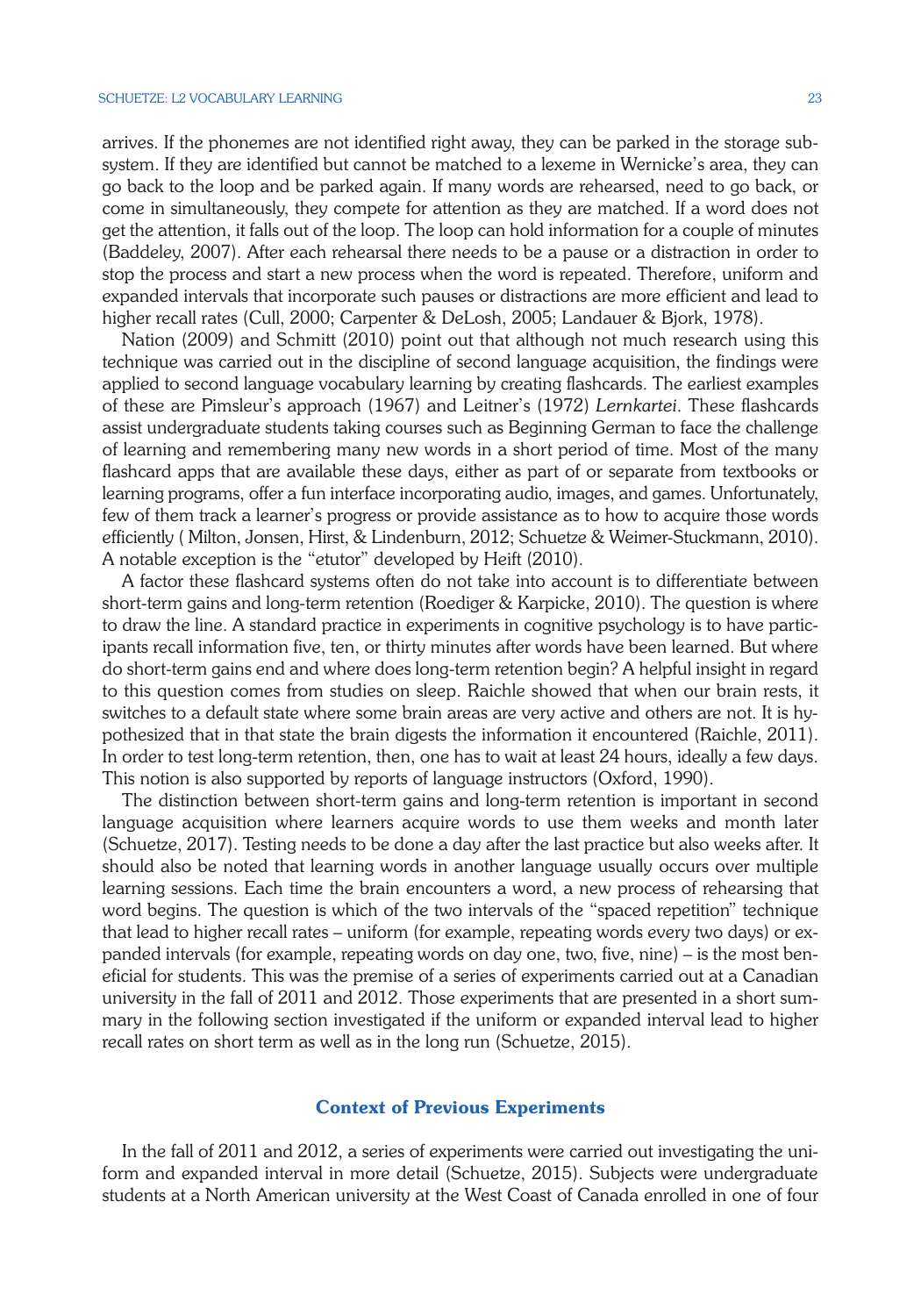sections of a course called "Beginning German I." A questionnaire asked students about their previous knowledge of German in order to have homogenous groups (for details, see the methodology section below). Students of two sections used the expanded and students of the other two sections the uniform interval. In the experiments each group was shown 39 words in PowerPoint. The number 39 had been chosen as students in the Beginning German I course need to acquire about 100 words in each chapter, 60 of those in comprehension and 40 in production. Balancing content to function words, 39 words were selected for the experiments (24 content and 15 function words). The words had been selected based on the fact that they would not be part of the textbook that was used for this course, so students would not encounter them outside the experiment. Naturally, it could not be completely ruled out that students did encounter some words outside the context of the study, however, the likelihood of that scenario was the same for all groups. The words chosen for the study were common words listed in Jones and Tschirner's frequency dictionary (2006). In the 2011 experiments, the PowerPoint was shown to students four times. Students assigned to the expanded interval saw the words on days one, two, four, and eight. Students assigned to the uniform group on days one, four, eight, and eleven. Each time, each of the 39 words was shown for eight seconds: two seconds for the English word and six seconds for the German translation with the English word remaining on the screen. Choosing to show words for six/eight seconds was based on a method established in cognitive psychology studies (for an overview, see Balota et al., 2007). Including a two-second gap between each slide, the total time for the PowerPoint was just under seven minutes. The German words included sound. Students were asked to write down the German words on a piece of paper. After each trial, all paper was collected. Three tests were carried out in which students were given the English word and had to write down the German word. The first test was the day after the last trial, the second test four weeks after the last trial, and the third test eight weeks after the last trial. A multivariate analysis of variances was carried out for each experiment, analyzing the results of the expanded group, where 43 students had participated in each trial and each test, as well as the results of the uniform group, where 33 students had participated from start to finish.

The experiments in the fall of 2011 (Schuetze, 2015) showed that the expanded group recalled more words in the first test and the uniform group in the third test. On the second tests the two groups were equal. None of the differences were statistically significant, though. Recall rates were 36.4% (uniform group) vs. 47.4% (expanded group) in test 1, dropping to 31.1% (uniform group) vs. 21.4% (expanded group) in test 3. It was surprising how many words students had forgotten by the end of the language course although these numbers were in line with what Milton (2009) had already pointed out in his book on how to measure second language vocabulary acquisition. The experiments also showed that on each test each group recalled content words more successfully than function words and those differences were statistically significant. As interesting as these results were, the question came up if recall rates could be improved by increasing the number of encounters.

Another set of experiments was devised. The experiments in the fall of 2012 used the same methodology as those in 2011 with one exception. The number of encounters was extended to five. Thereby only students from two sections of Beginning German I were able to participate due to the class schedule. The group sizes were therefore smaller with 24 undergraduates in the expanded as well as in the uniform group. The schedule for the expanded group was days one, two, four, eight, and fifteen, and for the uniform group days one, four, eight, eleven, and fifteen.

Results (Schuetze, 2015) showed that the extra encounter gave the expanded group a boost on short-term gains, outperforming the uniform group on the first test and holding on to the higher recall rates on the second test, but on the third test students using the uniform interval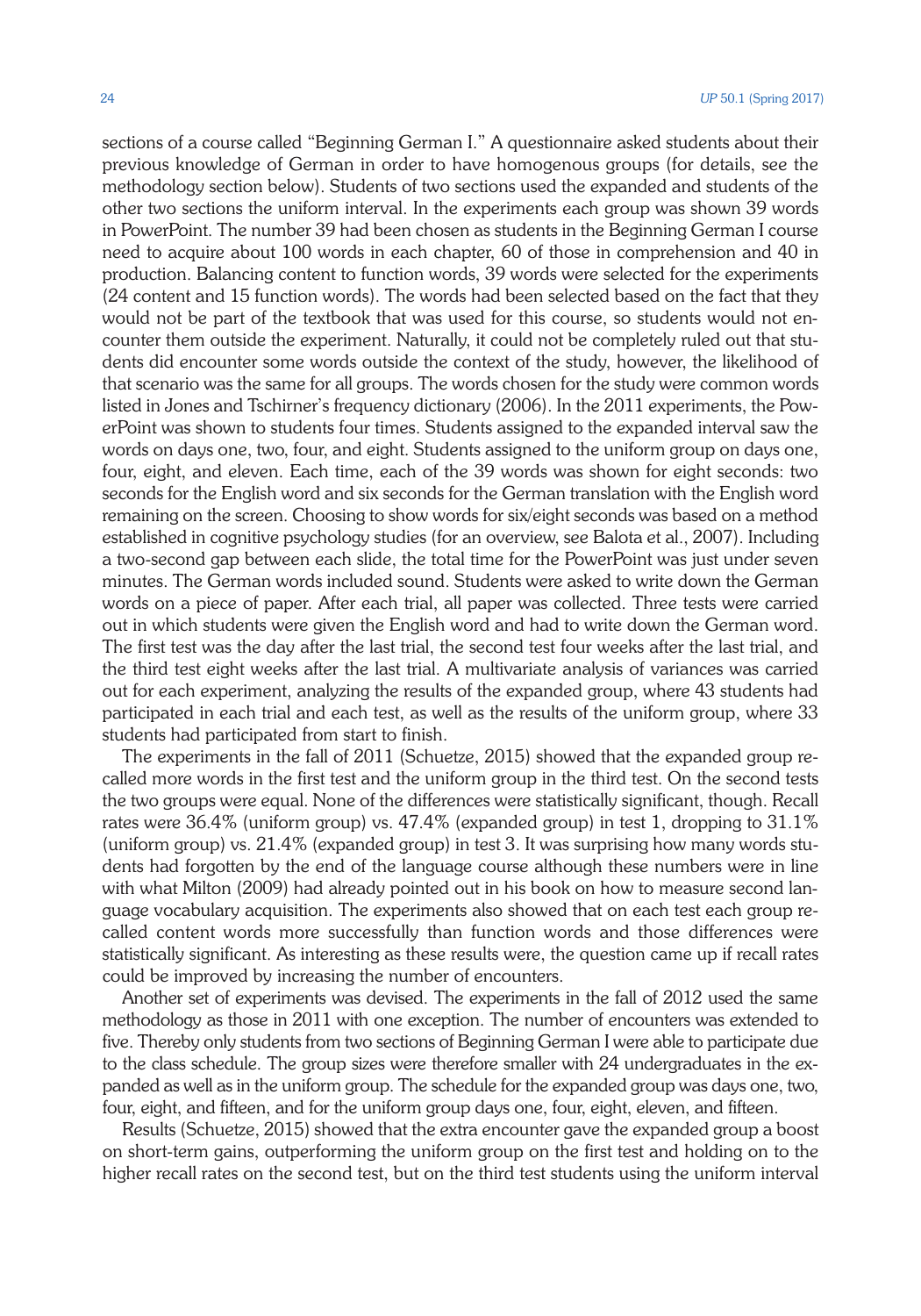#### SCHUETzE: L2 VOCABULARY LEARNING 25

showed higher recall rates as they had in the 2011 study. As in the 2011 experiments, differences were not statistically significant. All recall rates were up compared to the 2011 experiments: in test 1 44.6% (uniform group) vs. 56.1% (expanded group), in test 3 36.9% (uniform group) vs. 30.8% (expanded group). As in the 2011 experiments, students in both groups recalled more content than function words, those differences being statistically different.

The next question that came up was how these recall rates might change if fewer words were encountered. The theoretical background was based on the model of working memory as described in the introduction. As Baddeley (2007) states, the capacity of the phonological loop is limited and if a word is not rehearsed in time, it is not processed any further. Having to process 39 words in less than seven minutes is challenging. The question then was if to halve the number of words would make a difference.

Another set of experiments was designed and is described in the following. The new research question was: Is it more beneficial to increase the number of repetitions (while keeping the number of words constant) or to reduce the number of words (while keeping the number of repetitions constant) in order to improve recall rates?

The pedagogical implication was to start with one half of the words in the first week of the chapter and the other half in the second week (each chapter being two weeks long).

#### Methodology

The study was carried out in the fall of 2013 with students enrolled in two of four sections of a Beginning German I course at a North American university at the West Coast of Canada. Students were divided into two groups by section with one group using a uniform interval and one group using an expanded interval. Students listened to and watched words on a Power-Point presented on a screen. All in all, twelve content and nine function words were presented in random order. The students' task was to copy each word on a piece of paper.

#### **Participants**

Students were undergraduates age 17 to 24. Students taking Beginning German I are supposed to have no or very little knowledge of German. In order to ensure that the students participating in the study were indeed beginners, students had to fill out a background questionnaire identifying previous knowledge of German, previous instruction in German, German heritage, and proficiency in other languages, and provided data on faculty, major, and years of study. Of the 55 students enrolled in two sections, 49 were allowed to participate once the questionnaires had been analyzed. Of those, 40 participated in the study from start to finish, that is, they took part in every of the five practices as well as the three tests. By chance the distribution in the two sections was equal with 20 participants in the expanded group and 20 participants in the uniform group.

#### **Material**

Twenty-one words (twelve content and nine function words) were selected for the study to be acquired within two weeks. This is less than what students usually have to learn in two weeks taking a beginner's German course that is taught three times a week at our university.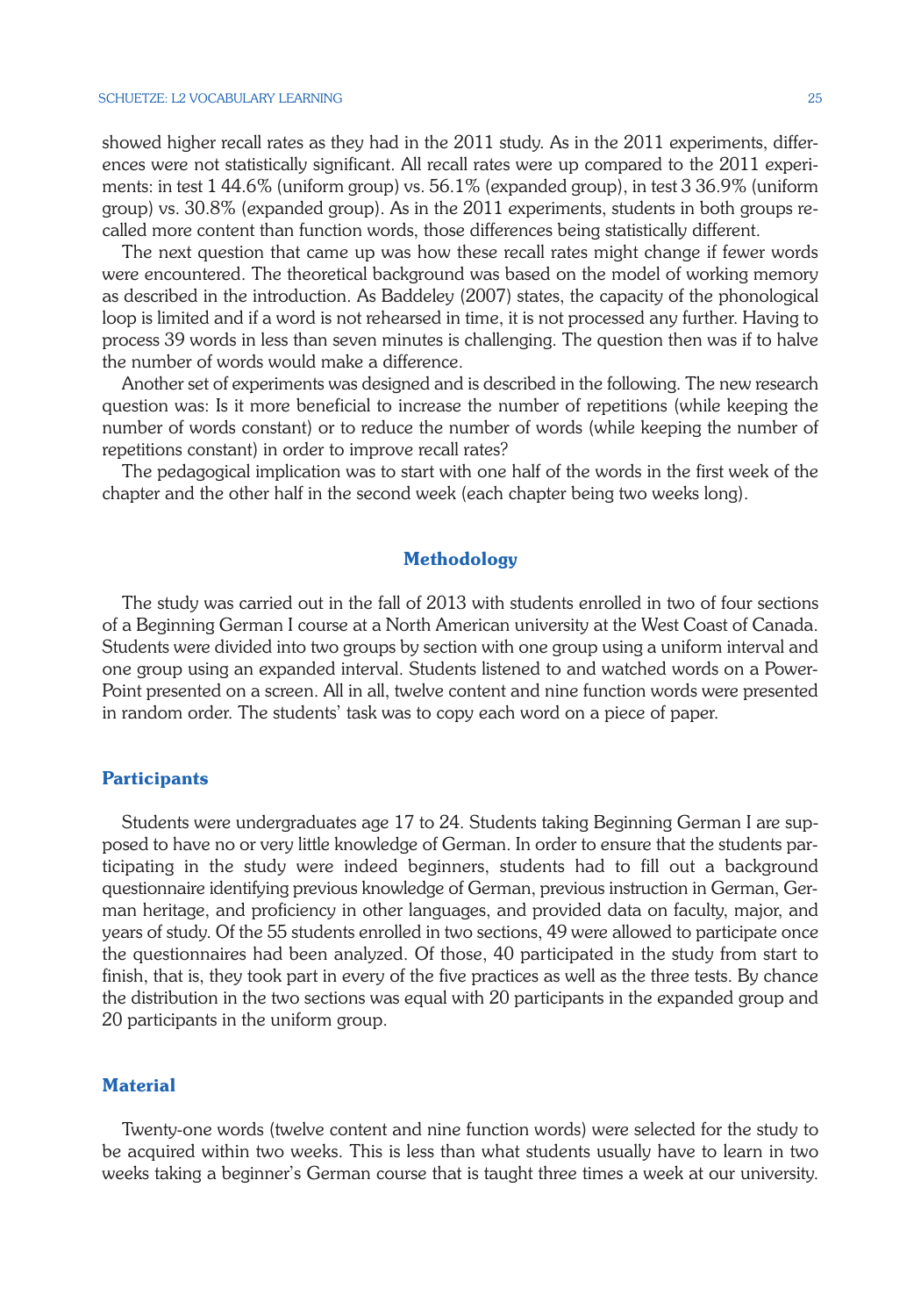However, the study was designed to investigate if a reduced word load would improve recall rates. The previous experiments in the fall of 2011 and the fall of 2012 had used 24 content and 15 function words for a total of 39 words (Schuetze, 2015). For this study the number of content words was halved from 24 to 12. The number of function words was also reduced, but in order to have a balance between content and function words it was reduced from 15 to nine. Thereby four nouns, four verbs, and four adjectives were tested as well as three conjunctions, three prepositions, and three adverbs (see Appendix A for a complete list). The words were taken from the word list used in the previous studies in order to compare results. Words selected had been checked against the textbook used for Beginning German I to avoid that students encountered those words outside of the study. They were also checked to comply with Jones and Tschirner's dictionary (2006) of the most common used words in German.

### Procedure

For each word a PowerPoint slide was created using the same font and same background color for all slides. On each slide the English word was presented on the left side of the screen. After two seconds the German equivalent word was presented on the right side and appeared for six seconds while the English word remained. The German word that appeared was spoken out loud. Each slide was shown for eight seconds. The reason to include sound was to reflect the situation of how a learner often encounters a word in another language.

Participants were asked to copy down the German word they saw and heard on a piece of paper. This was done as they had to write down the German words in the tests that followed, so the activity of writing needed to be practiced. Each PowerPoint was presented in the last ten minutes of class time. Those students not participating in the study left the classroom at that point. At the end of class, the research assistant collected all paper as it was done in the previous experiments. Naturally, in a classroom study not all factors can be controlled 100%. It was possible that a couple of students would encounter, either by chance or on purpose, the words practiced somewhere else. However, that chance was equal for both groups and since it was the performance of the groups as such that was compared, the risk of this happening was determined to be acceptable.

Both groups saw and heard the words of the PowerPoint four times. The previous study (Schuetze, 2015) had shown that the recall rates improved when the number of words was constant (39 words) but the number of repetitions increased by one (from four to five). Now the question was how the recall rates would change if the number of words was decreased (21 words) but the number of repetitions kept constant (at four). In the study presented here as well as in the previous studies, each time the order of the words was different to avoid testing effects; that is, the order of words primes the next word. Participants in the uniform group practiced the words on days one, four, eight, and eleven, whereas participants in the expanded group on days one, two, four, and eight. This was the same spacing schedule that had been used in the experiments in the fall of 2011.

#### **Tests**

Three retention tests were carried out in each study, one the day after the last practice (test 1), one four weeks after the last practice (test 2), and one eight weeks after the last practice (test 3). In each test, all of the twelve content and nine function words were tested for a total of 21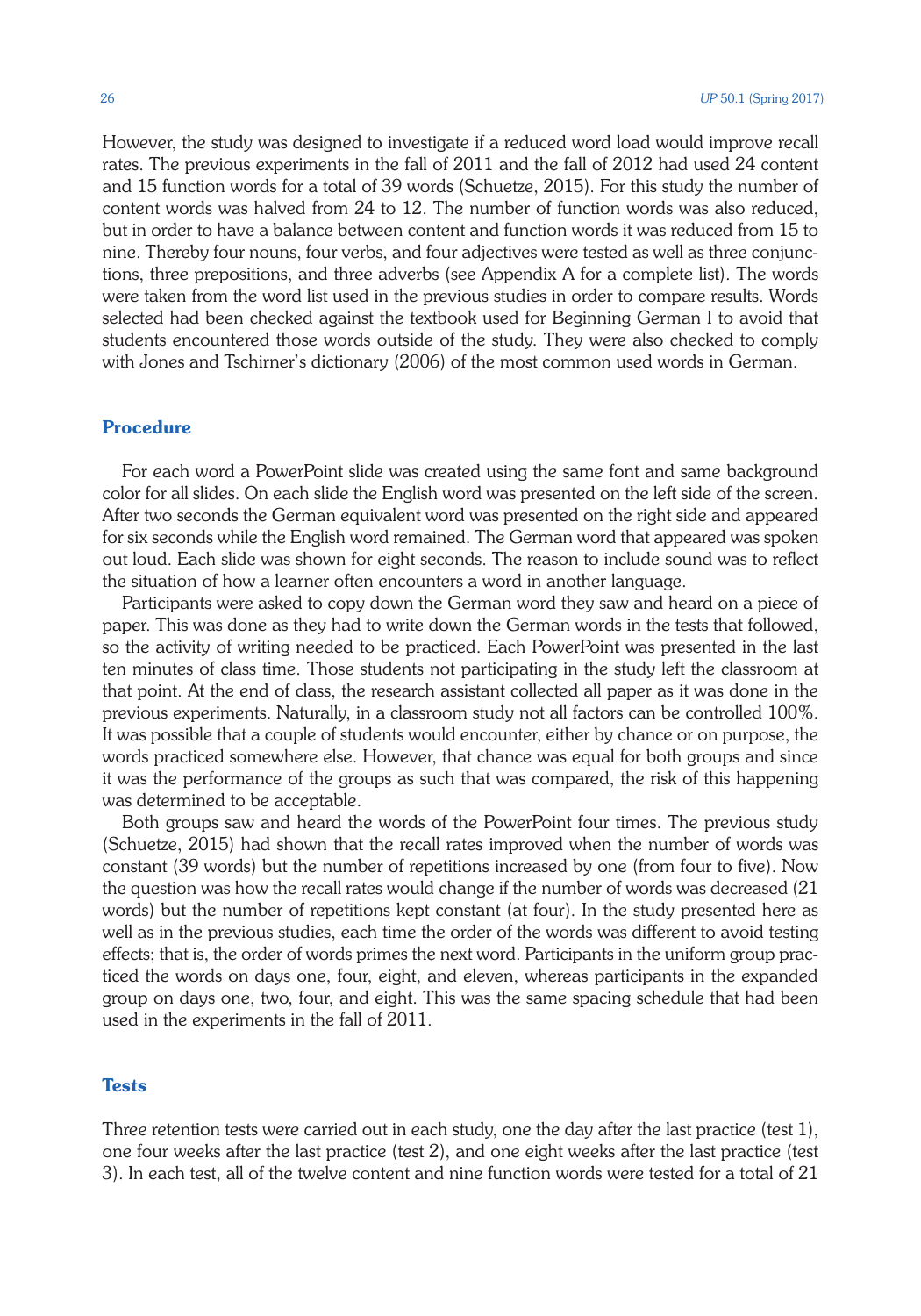words. In all tests, the English word was given and participants had to write down the German word.

### **Limitations**

In all studies, 2011, 2012, and 2013, it was possible that students did have contact with the words tested outside the study, for example by surfing for things German on the internet. However, based on the experience of other studies carried out on vocabulary acquisition at the beginners' level, the probability of such a situation was quite low due to the busy schedule of students taking five to six courses per term. Furthermore, the probability was the same for all groups.

The acquisition of a word in these studies was defined as to be able to produce the word in German when prompted by the English equivalent. This does not do justice to all aspects of vocabulary learning. However, it is beyond the scope of this paper to go into the details of word acquisition models such as Nation's multi-level model (2001). The focus of this paper is on rote learning and how it can benefit beginning learners such as undergraduate students enrolled in a beginning German course.

#### **Results**

Inferential statistics using a multivariate analysis of variances were carried out to determine if the reduced number of words would lead to higher recall rates on short-term gains as well as on the long-term retention, if there was a difference between content and function words, and if the type of spacing interval played a role.

|        | U Mean | <b>SD</b> | E Mean | <b>SD</b> | F    | Sig  |
|--------|--------|-----------|--------|-----------|------|------|
| Test 1 | 7.95   | 5.49      | 8.28   | 5.27      | .040 | .842 |
| Test 2 | 7.52   | 5.45      | 7.47   | 5.11      | .001 | .777 |
| Test 3 | 7.13   | 5.53      | 5.61   | 4.97      | .114 | .297 |

Table 1. *Tests 1, 2, 3 Retention Scores of Content and Function Words*

The Mean refers to the average score of all participants in each group ( $U =$  uniform;  $E =$  expanded).

The effect size for all three tests was small (test 1: Cohen's d 0.061; test 2: Cohen's d 0.009; test 3 Cohen's d 0.289). On short-term gains, the expanded group had higher recall rates than the uniform group  $(F(1,38) = .040, p > .05)$  whereas on long-term retention it was the opposite  $(F(1,38) = .114, p > .05)$ . In test 2, the scores were very similar  $(F(1,38) = .001, p > .05)$ .05). None of the differences were statistically significant although the participants of the uni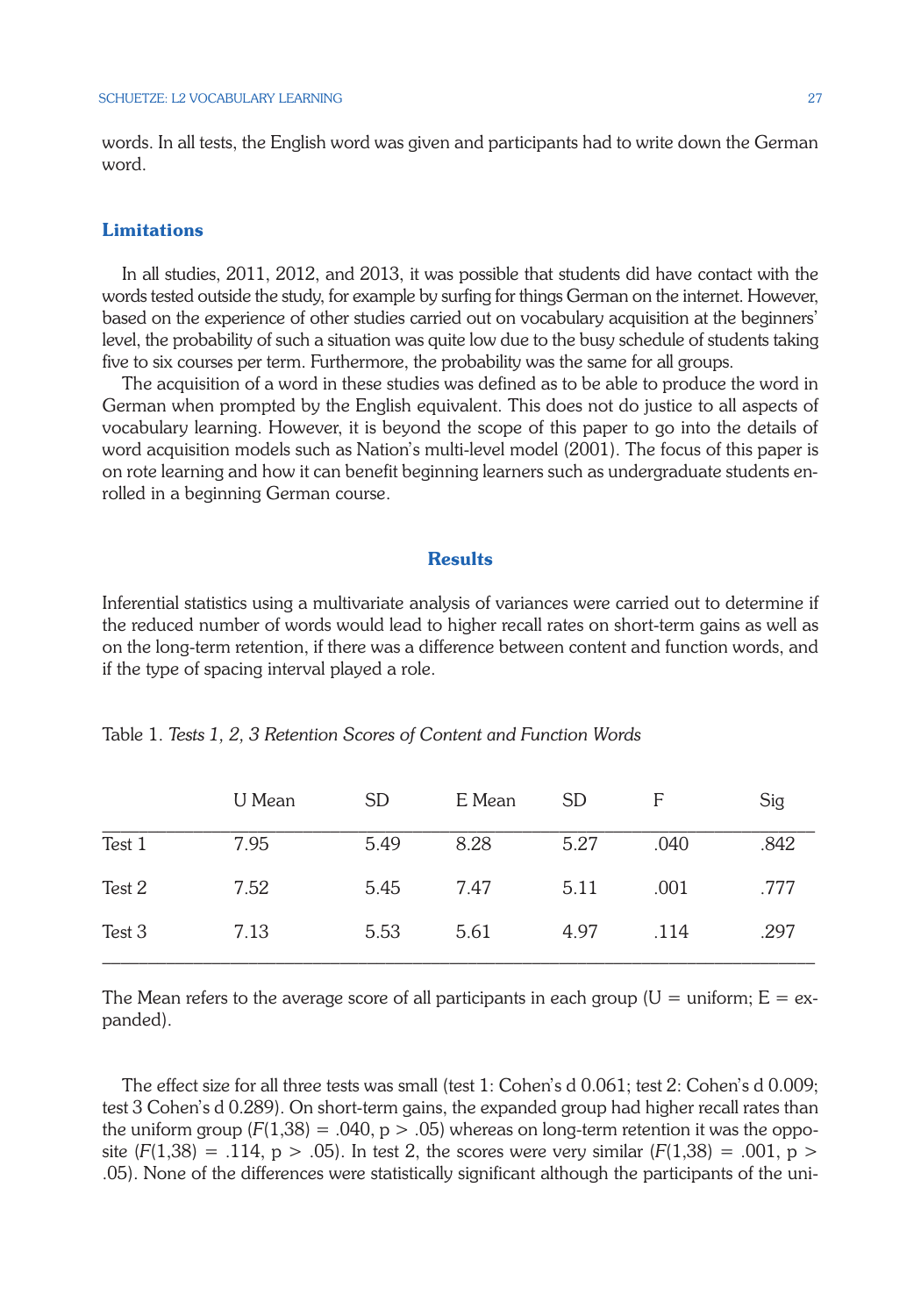form group started with a lower score than those of the expanding group, but eight weeks later had retained more words. It would have been interesting to see the results of another test carried out another eight weeks later, but for practical reasons it was not possible to test the students again as the term was over. In the study presented here, the difference between the highest and lowest scores was not as distinct as in the previous studies, that is, the difference between the highest and lowest scores was more pronounced in the 2011 and 2012 studies. However, none of those differences had been statistically significant.

|             | Content Mean SD |      | Function Mean SD |      | F     | Sig     |
|-------------|-----------------|------|------------------|------|-------|---------|
| Test 1      | 10.58           | 6.74 | 5.22             | 3.41 | 6.153 | $.023*$ |
| Test 2      | 9.75            | 5.95 | 5.15             | 2.87 | 5.776 | $.027*$ |
| Test 3      | 9.35            | 6.20 | 4.84             | 2.69 | 5.190 | $.034*$ |
| $* p < .05$ |                 |      |                  |      |       |         |

|  |  |  |  | Table 2. Tests 1, 2, 3 Retention Scores Uniform Group Content vs. Function Words |  |
|--|--|--|--|----------------------------------------------------------------------------------|--|
|  |  |  |  |                                                                                  |  |

Tables 2 and 3 show that participants working with the uniform interval as well as participants working with the expanded interval recalled more content words than function words. Results of all of the tests of the uniform group (test  $1: F(1,19) = 6.153$ ,  $p < .05$ ; test  $2: F(1,19)$  $= 5.776$ ,  $p < .05$ ; test 3:  $F(1,19) = 5.190$ ,  $p < .05$ ) as well as of all of the tests of the expanded group (test 1:  $F(1,19) = 5.075$ , p < .05); test 2:  $F(1,19) = 4.795$ , p < .05; test 3:  $F(1,19) =$ 4.250, p < .05) were statistically significant. The effect size was large for both groups (uniform and expanded) in tests 1 and 2 for content words (uniform test 1: Cohen's d 1.003; uniform test 2: Cohen's d 0.984; expanded test 1: Cohen's d 1.192; expanded test 2: Cohen's d 1.063) and medium for function words (uniform test 1: Cohen's d 0.448; uniform test 2: Cohen's d 0.441; expanded test 1: Cohen's d 0.512; expanded test 2: Cohen's d 0.469). In test 3, the effect size was small for the uniform group (content words: Cohen's d 0.189; function words: Cohen's d 0.094) and medium for the expanded group (content words: Cohen's d 0.494; function words: 0.445). This confirmed the results of previous studies that function words are more difficult to remember (Schuetze, 2015).

|        | $\mathrm{Sig}$ | Content Mean | SD.  | <b>Function</b> | Mean | SD    | F       |
|--------|----------------|--------------|------|-----------------|------|-------|---------|
| Test 1 |                | 11.03        | 5.70 | 5.52            | 3.19 | 5.075 | .036*   |
| Test 2 |                | 9.84         | 5.66 | 5.08            | 2.84 | 4.795 | $.041*$ |
| Test 3 |                | 7.76         | 5.94 | 3.47            | 1.39 | 4.250 | $.043*$ |

Table 3. *Tests 1, 2, 3 Retention Scores Expanded Group Content vs. Function Words*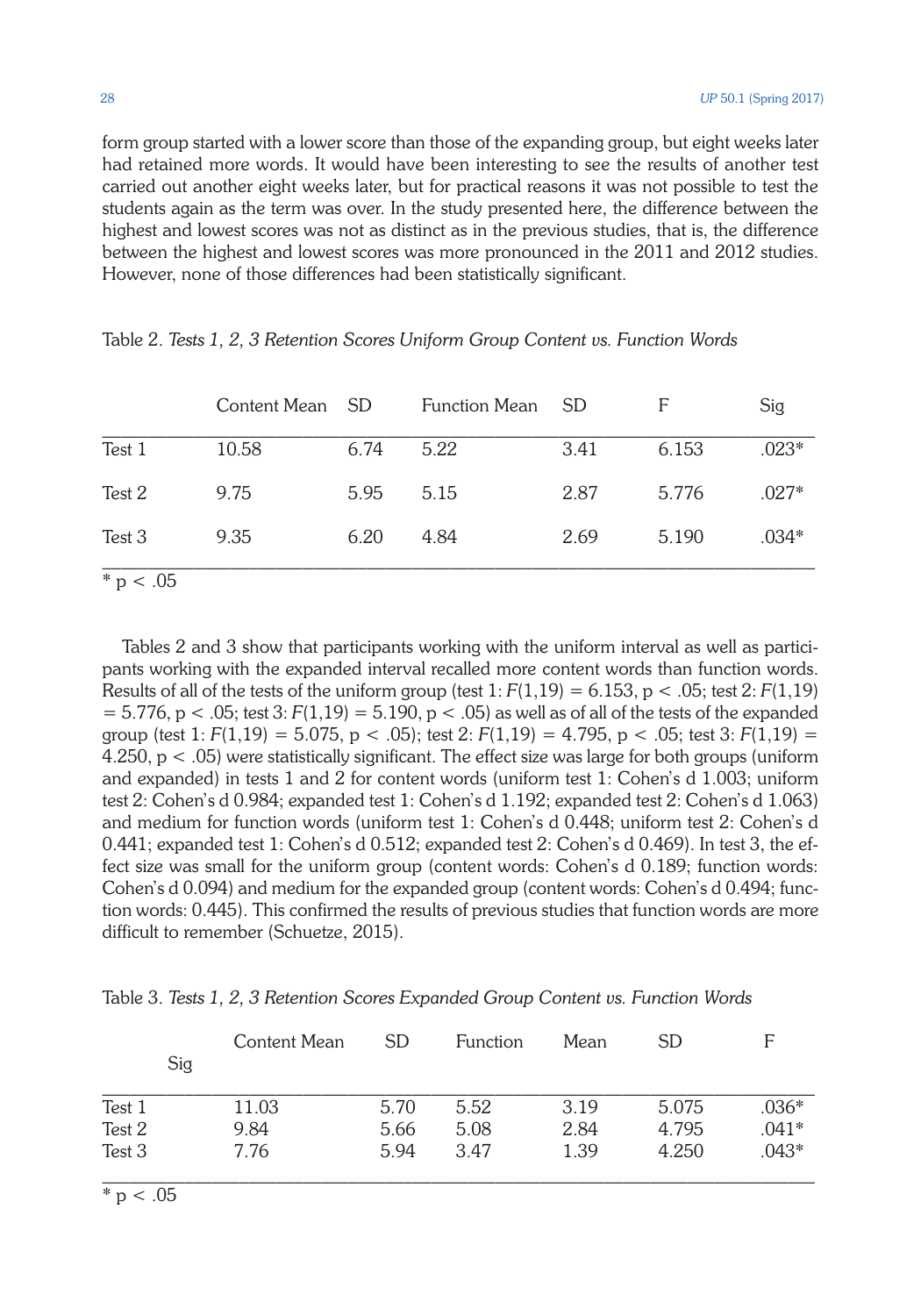#### SCHUETzE: L2 VOCABULARY LEARNING 29

In summary, the results show using either interval, uniform or expanded, the retention rates for content words are significantly higher than those for function words. However, the effect diminishes with time. Comparing the uniform with the expanded group for all words (content and function words combined), recall rates were 37.8% (uniform group) vs. 39.4% (expanded group) in test 1 dropping to 33.9% (uniform group) vs. 26.7% (expanded group) in test 3. These test retention rates were similar to the 2011 study despite the fact that fewer words had to be acquired compared to that study. It is an indication that reducing the number of words did not improve recall rates. Furthermore, the rates were lower compared to the 2012 study as the 2011 rates had been lower compared to the 2012 rates as well. In the 2012 study, participants had one more repetition boosting their retention rates on short-term gains as well as on long-term retention.

#### **Discussion**

In the context of rote vocabulary learning in a beginning German course, the research question presented in this study was: In order to improve retention rates, is it more beneficial to increase the number of repetitions (while keeping the number of words constant) or to reduce the number of words (while keeping the number of repetitions constant)? The experiments presented here showed that reducing the number of words was not effective. In order to prevent forgetting, that is, that students only recall a fraction of those words they learned previously a couple of months later, increasing the number of repetitions seems to be beneficial. A previous study that had increased the number of repetitions from four to five had shown that recall rates went up.

A possible explanation lies in the phonological loop itself. Baddeley (2007) proposed that the loop consists of two subsystems: a rehearsal and a temporary storage. The rehearsal is part of Broca's area in the left prefrontal cortex and the temporary storage sits in the left side of the parietal lobe of the brain. If there is not enough time to process a word right away, it can be parked in the temporary storage. That way the trace of the word that usually expires in less than a second can be prolonged. The previous experiments showed that repeating this process several times increases the chances of the word being processed, in particular if a word is encountered five times and not four. Reducing the number of words, however, seems to have not much impact, indicating that the interplay of the temporary storage with the rehearsal is of more relevance than the sheer number of words to be handled, although naturally there is a limit. Therefore, a good strategy for a language learner to improve the recall rate is to increase the number of repetitions. For second language instructors it might be helpful to know that asking students to study fewer words based on the premise that the brain cannot handle large amounts of words at once might not be the best option.

It should be noted that these experiments were carried out in the context of a university where undergraduate students with no previous knowledge of a second language studied German for the first time. Therefore, it should not be concluded that practicing words five times is a magic number for second language vocabulary learning. It proved to be a number that worked in the context described. In a different learning context with learners of a higher proficiency level or acquiring words in an environment where German (or another modern language) is spoken pre-dominantly, which is something that cannot be said for the West Coast of Canada, the number might be different. For languages with a different sound system, for example Korean, Japanese, Cantonese, or Mandarin, the process is different altogether as the main task for a learner is to identify phonemes and match them to lexemes.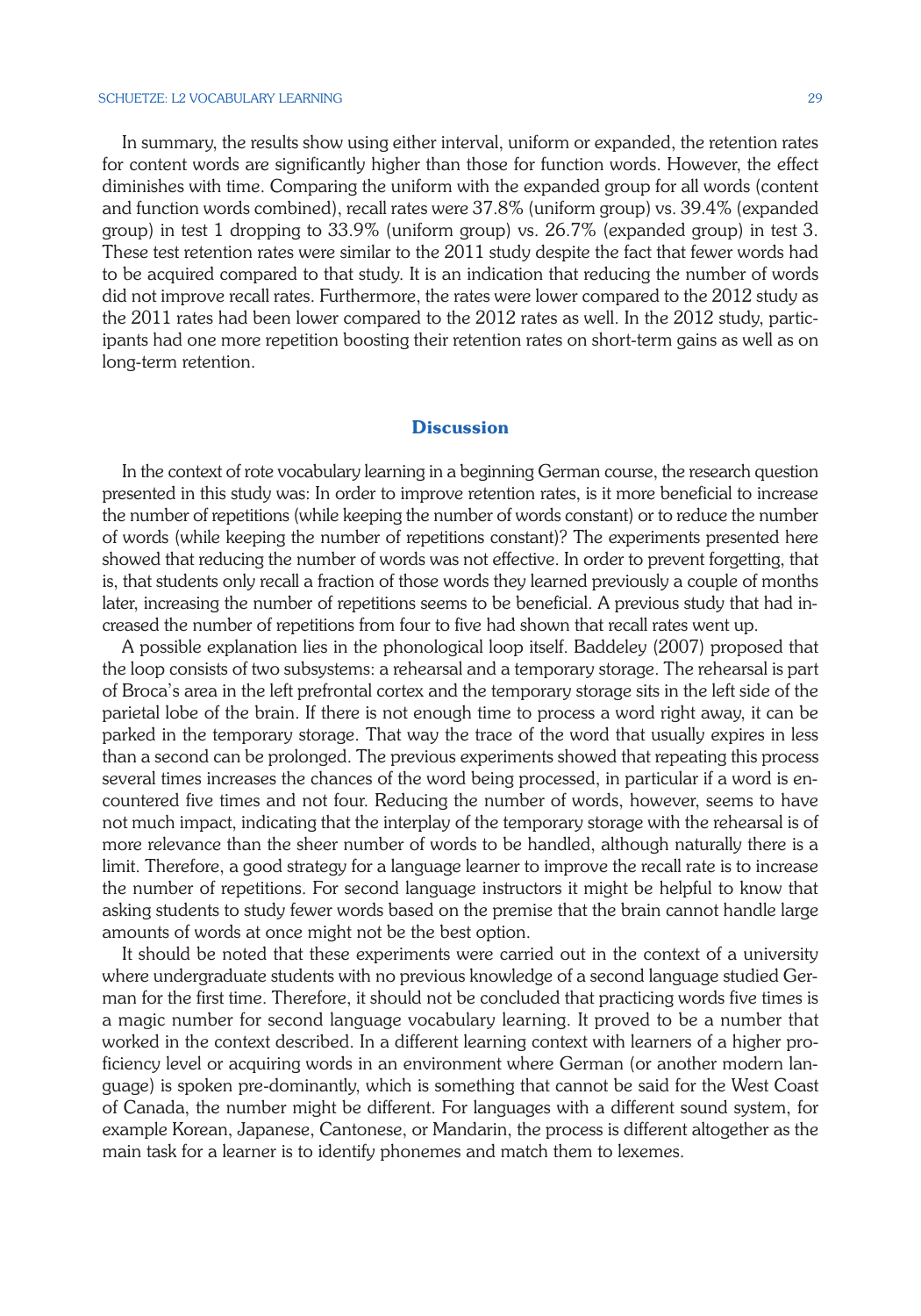#### **References**

Baddeley, A.D. (1986). *Working Memory*. Oxford: Oxford University Press.

- Baddeley, A.D. (2007). *Working Memory, Thought, and Action*. Oxford: Oxford University Press.
- Baddeley, A.D., & Hitch, G. (1974). Working memory. In G.H. Bower (Ed.), *The Psychology of Learning and Motivation: Advances in Research and Theory* (Vol. 8, pp. 47-89). New York: Academic Press.
- Balota, D., Duchek, J., & Logan, J. (2007). Is expanded retrieval practice a superior form of spaced retrieval? A critical review of the extant literature. In J. Nairne (Ed.), *The Foundations of Remembering* (pp. 83-105). London: Psychology Press.
- Barcroft, J. (2009). Effects of synonym generation on incidental and intentional vocabulary learning during second language reading. *TESOL Quarterly, 43*, 79-103.
- Carpenter, S.K., & DeLosh, E.L. (2005). Application of the testing and spacing effects to name learning. *Applied Cognitive Psychology, 19*, 619-636.

Cook, V., & Singleton, D. (2014). *Key Topics in Second Language Acquisition*. Bristol: Multilingual Matters.

- Cowan, N. (1999). An embedded-processes model of working memory. In A. Miyaki & P. Shah (Eds.), *Models of Working Memory: Mechanisms of Active Maintenance and Executive Control* (pp. 62-101). Cambridge: Cambridge University Press.
- Cull, W. (2000). Untangling the benefits of multiple study opportunities and repeated testing for cued recall. *Applied Cognitive Psychology, 14*, 215-235.
- Ellis, N. (1995). Vocabulary acquisition: Psychological perspectives. *The Language Teacher, 19*(2), 12-16.
- Gathercole, S.E., & Alloway, T.P. (2008). *Working Memory and Learning. A Practical Guide for Teachers.* London: Sage Publications.
- Gathercole, S.E., Pickering, S.J., Hall, M., & Peaker, S. (2001). Dissociable lexical and phonological influences on serial recognition and serial recall. *Quarterly Journal of Experimental Psychology*, *54A*, 1-30.
- Heift, T. (2010). Developing an Intelligent Language Tutor. *CALICO Journal*, *27*(3), 443-459.
- Hulstijn, J. (1992). Retention of inferred and given word meanings: Experiments in incidental vocabulary learning. In P. Arnaud & J. Béjoint (Eds.), *Vocabulary and Applied Linguistics* (pp. 113-125). Houndmills: Macmillan.
- Hulstijn, J.H. (2001). Intentional and incidental second-language vocabulary learning: A reappraisal of elaboration, rehearsal and automaticity. In P. Robinson (Ed.), *Cognition and Second Language Instruction* (pp. 258-286). Cambridge: Cambridge University Press.
- Jones, R.L., & Tschirner, E. (2006). *A Frequency Dictionary of German*. London: Routledge.
- Landauer, T.K., & Bjork, R.A. (1978). Optimal rehearsal patterns and name learning. In M. Grüneberg, P. Morris & R. Sykes (Eds.), *Practical Aspects of Memory* (pp.625-632). London: Academic Press.
- Leitner, S. (1972). *So Lernt man Lernen: Der Weg zum Erfolg*. Freiburg: Herder.
- Milton, J. (2009). *Measuring Second Language Vocabulary Acquisition*. Bristol: Multilingual Matters.
- Milton, J., Jonsen, S., Hirst, S., & Lindenburn, S. (2012). Foreign language vocabulary development through activities in an online 3D environment. *The Language Learning Journal*, *40*(1), 99-112.
- Mondria, J.A., & Mondria-De Vries, S. (1994). Efficiently memorizing words with the help of word cards and "hand computer": Theory and applications. *System, 22*(1), 47-57.
- Nation, I.S.P. (2001). *Learning Vocabulary in Another Language*. Cambridge: Cambridge University Press.
- Nation, I.S.P. (2009). *Teaching Vocabulary. Strategies and Techniques*. Boston: Heinle.
- Oxford, R.L. (1990). *Language Learning Strategies: What Every Teacher Should Know*. Boston: Heinle.
- Pimsleur, P. (1967). A memory schedule. *The Modern Language Journal, 51*, 73-75.
- Raichle, M. (2011). The restless brain. *Brain Connectivity, 1*, 3-12.
- Roediger, H.L., & Karpicke, J.D. (2010). Intricacies of spaced retrieval: A resolution. In A.S. Benjamin (Ed.), *Successful Remembering and Successful Forgetting: Essays in Honor of Robert A. Bjork* (pp. 1-36). New York: Psychology Press.
- Schmitt, N. (2010). *Researching Vocabulary.* Basingstoke: Palgrave Macmillan.
- Schuetze, U. (2017). Language Learning and the Brain. Cambridge: Cambridge University Press.
- Schuetze, U. (2015). Spacing techniques in second language vocabulary acquisition: Short-term gains vs. long-term memory. *Language Teaching Research, 19*(1), 28-42.
- Schuetze, U., & Weimer-Stuckmann G (2010). Virtual vocabulary: Research and learning in lexical processing. *CAL-ICO Journal, 27*, 517-528.
- van zeeland, H., & Schmitt, N. (2013). Incidental vocabulary acquisition through L2 listening. *System, 41*, 609-624.